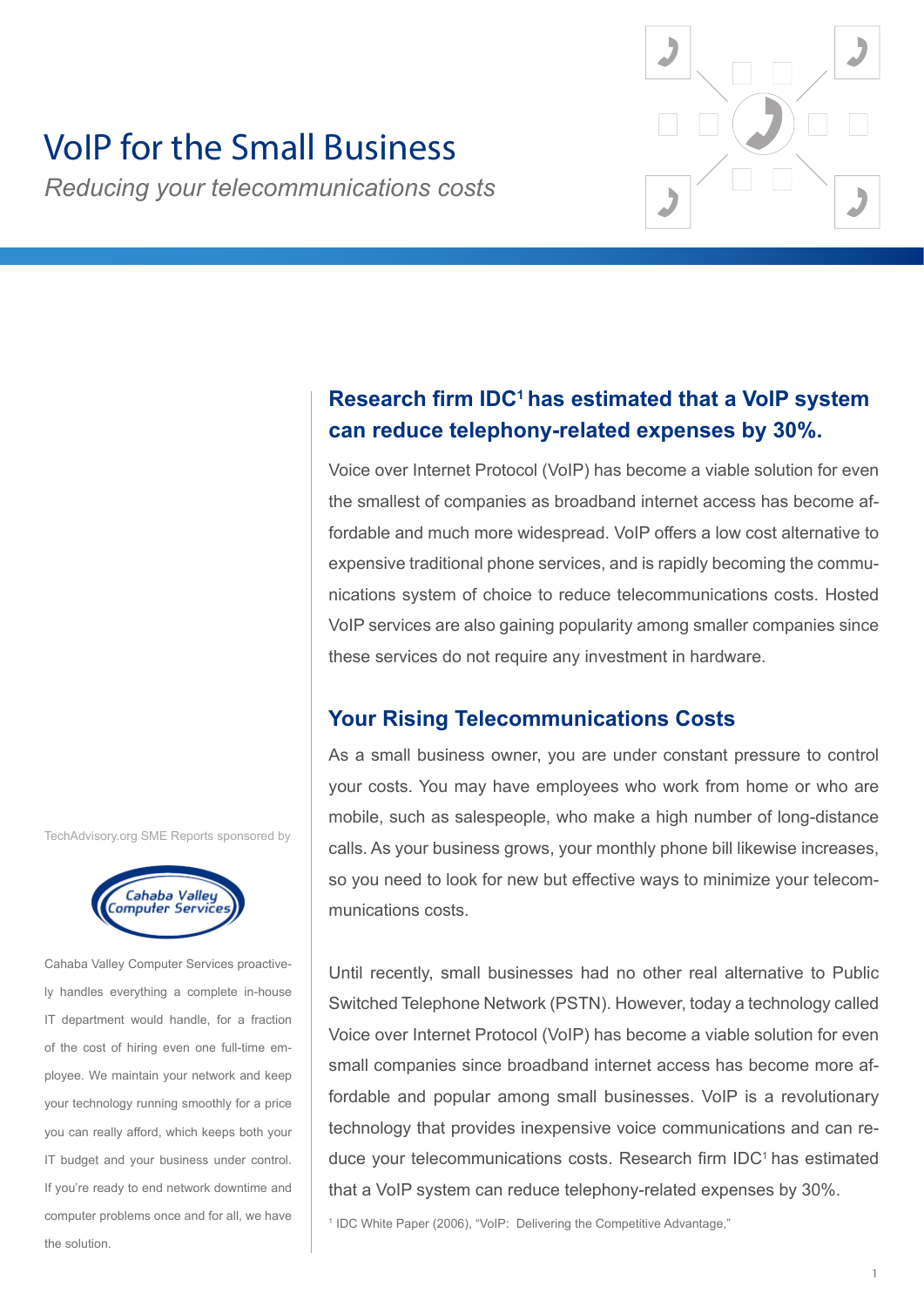"...The good news is that there are plenty of innovative VoIP companies ready to help. They range from voice-over-broadband and SIP-trunking providers to vendors of IP PBXes that work with such SIP trunks. Though they typically aren't bigname providers with huge support organizations, the sophisticated services they offer at least aim to make the small businesses that use them seem bigger.<sup>"</sup>

> **Robert Poe VoIP News**

## **What is VoIP?**

Voice over Internet Protocol (VoIP), also called IP telephony, is the technology that allows you to make voice calls via the internet instead of traditional phone lines. You can make calls using a dial up connection or a broadband connection (however, a broadband connection is necessary for superior voice quality).



# **Types of VoIP Services Free VoIP services**

There are many free VoIP services that allow you to make free computerto-computer calls. These services are mainly designed for individual use, and include such services as Yahoo Messenger, MSN Messenger, and Google Talk. They provide you with instant messaging tools and also allow simple videoconferencing.

Skype is one of the most popular VoIP service providers, and most of its services are free. Skype allows you to make free Skype-to-Skype calls, video calls, and conference calls, and also provides an instant messenger tool. These free services work well for staying in touch with family and friends, but may not provide you with the voice quality and reliability needed for your professional ongoing business needs.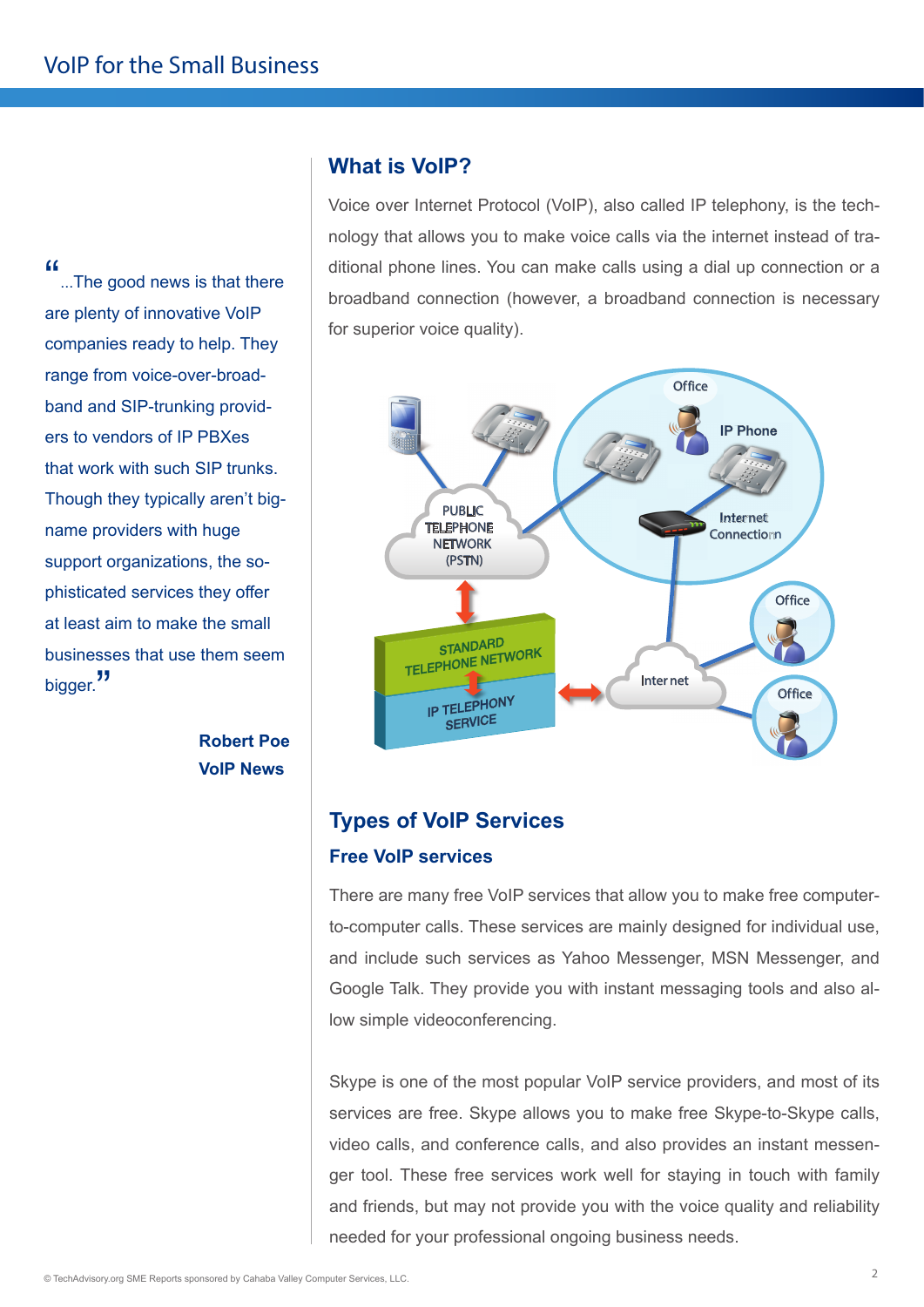#### **Business VoIP services**

These services are specifically intended for business use, offering the quality of services required by professionals, and consequently are not free. Companies offering business VoIP services include Packet8, Speakeasy, Vocalocity, Covad, and Vonage, one of the top leaders in internet telephony.

Vonage offers small business VoIP plans and charges a low, flat monthly fee for allowing you to make national and international calls. Skype also has a plan for business users which allows you to make unlimited phone calls (to a landline or cell phone) within the U.S.A and to Canada for a very low flat monthly fee. There are many such options in VoIP service providers offering a flat monthly fee from which to choose the best one to suit your requirements.

#### **How can VoIP Save You Money?**

VoIP offers many benefits and useful features over traditional telephony. The most significant benefit is that it saves your business money by reducing your phone bills, through network convergence, and by providing you with many useful features at no additional charges.

#### **Lower costs**

VoIP phone services are cheaper than traditional telephone services. If your business is making frequent long distance calls, then VoIP can dramatically reduce your phone bills as many VoIP service providers will allow you to make unlimited long distance calls at a very low flat monthly fee. For instance, if your staff is using conventional telephone services to make sales calls, your monthly telephone bill is probably hundreds of dollars per month. In contrast, if you choose to use a VoIP phone service such as Vonage for your business, you get unlimited local and long distance business calling within the United States and Canada for flat monthly fee of \$49.99 per line. International calls are charged at very nominal rate. If you are calling another Vonage number then the call is free, even if it is an international call.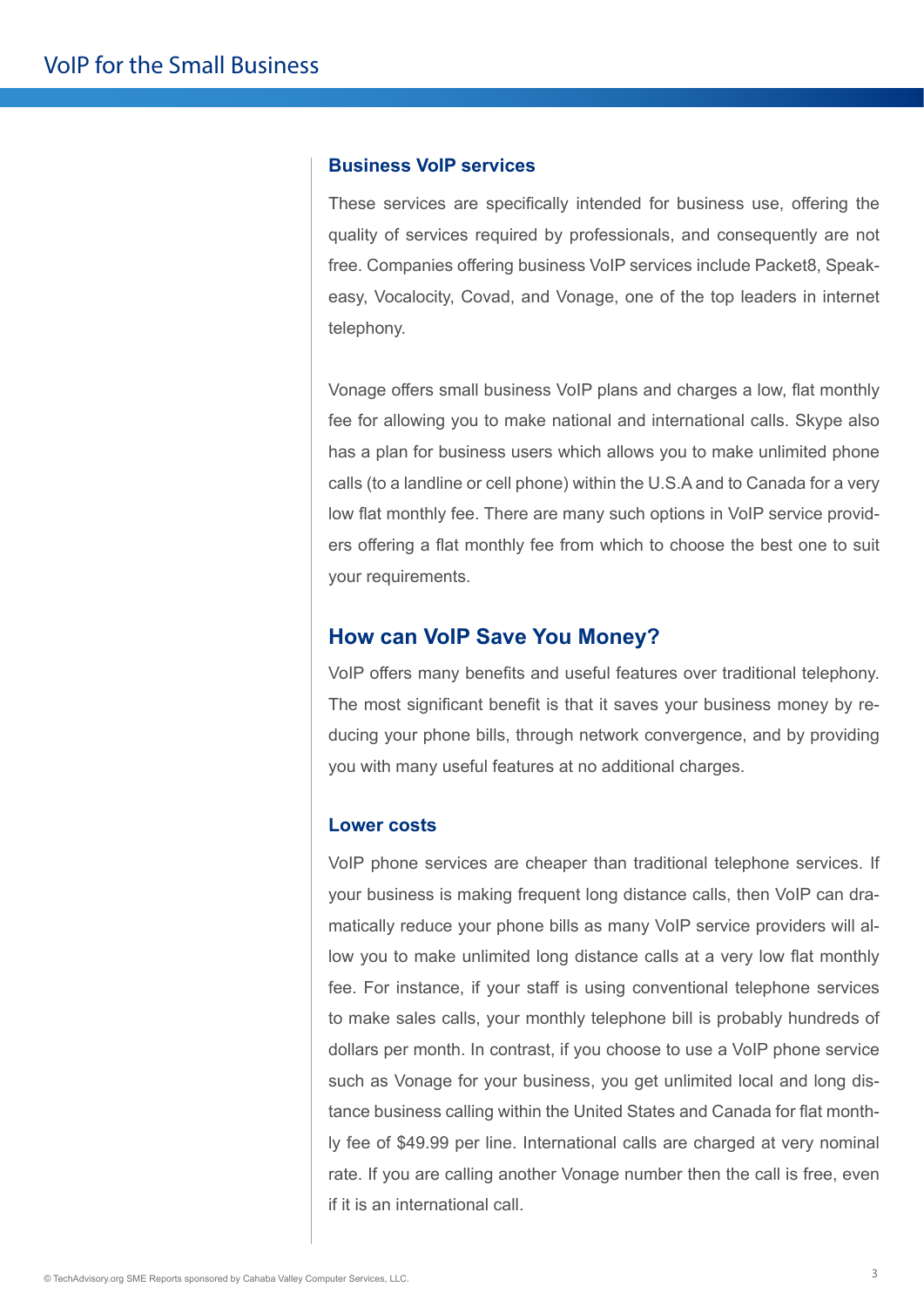"...VoIP phone services are cheaper than traditional telephone services. If your business is making frequent long distance calls, then VoIP can dramatically reduce your phone bills as many VoIP service providers will allow you to make unlimited long distance calls at a very low flat monthly fee.<sup>"</sup>

#### **No additional charges for special features**

Almost all of the VoIP service providers offer many useful features free of cost, as these services are bundled with a VoIP service. For instance, with Vonage VoIP, services such as a dedicated fax line, voicemail, caller display, call diversion, call waiting, and 3-way conferencing are free.

#### **Savings on adds, moves, and changes**

As your business grows, many new employees may be added to your company, and over time some of your existing employees may leave the company. With a traditional phone system, adding a new phone line or changing an existing line is an expensive and a very time consuming job, often requiring the services of an expert who charges per service call. VoIP is very suitable for your growing business needs as adds, moves, and changes are very easy to perform yourself via a Web-based control panel.

#### **VoIP increases your employees' productivity**

VoIP provides you with several large, enterprise-level communications capabilities, such as auto-attendant (answering system) and find/follow features. Until now, these capabilities were very expensive and were only possible through Private Branch Exchange (PBX) telephony systems. However, with today's VoIP solution, your small business can have access to these advanced capabilities. For instance, your company can have access to a find/follow feature that permits rerouting of calls automatically to employees wherever they are located. With this facility your employees can choose to have calls follow them from a traditional desk phone to their cell phone or even to their e-mail boxes.

#### **No need for separate networks**

With VoIP, you do not need to maintain separate networks for voice and data. You can converge both networks into a single network, making the overall management quite simple.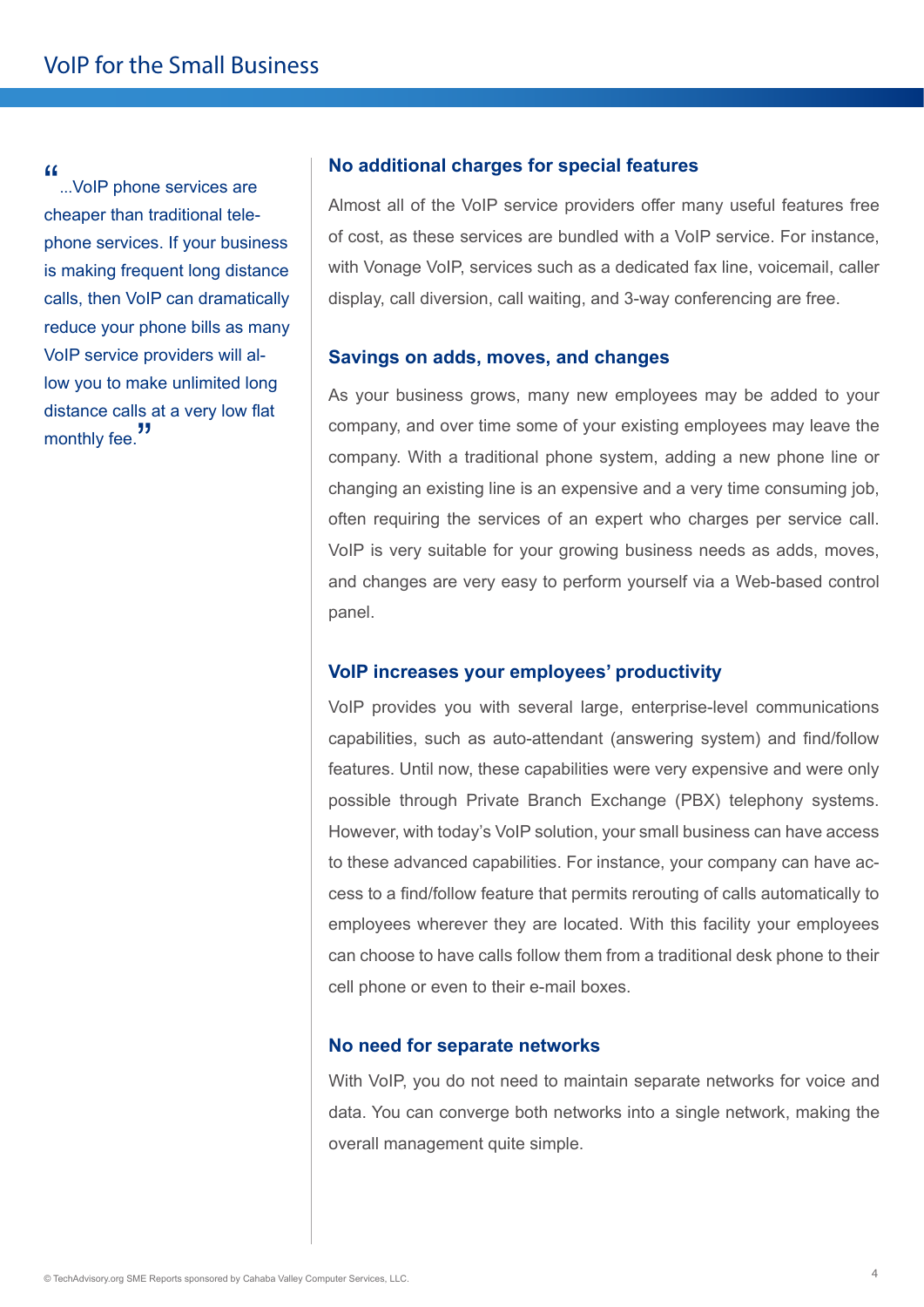# **Hosted VoIP vs. Premises-Based Key Benefits of Hosted VoIP**

You have two options available to you: you can manage your VoIP system in-house, or you can opt for hosted VoIP services. In a premisesbased model, all hardware related to the IP phone system will reside at your company's site. You will purchase, install, and maintain all the equipment, and you will need in-house expertise to operate the system. Premises-based systems are complex to install and maintain. In addition, you must invest money in equipment.

In contrast to a premises-based system, hosted VoIP solutions involve no upfront costs. All the equipment is managed off-premises by a service provider, and there is no physical hardware onsite to maintain. The service provider maintains and supports the equipment, and you get the services for a flat monthly fee.

Small companies are quickly adopting the hosted Voice over IP (VoIP) model as it is the more reliable and cost effective solution. You get services at flat monthly expenses based on the number of lines and features.

A leading consulting firm, AMI Partners2, which forecasts trends among small and medium businesses, predicted that hosted VoIP spending will grow at a compounded annual growth rate (CAGR) of 56.9% between 2005 and 2010, and most of this growth will come from the small business segment (companies with up to 99 employees), which will grow at a spectacular 69% on a cumulative basis for the next 5 years.

## **Conclusions and Recommendations**

Until recently, smaller companies have had no real alternative to expensive conventional phone systems. Now, as broadband internet access has become affordable even for small businesses, VoIP is becoming a cost-effective, feature-rich alternative to traditional phone systems. Small companies are quickly adopting hosted VoIP solutions to lower their telecommunication costs.